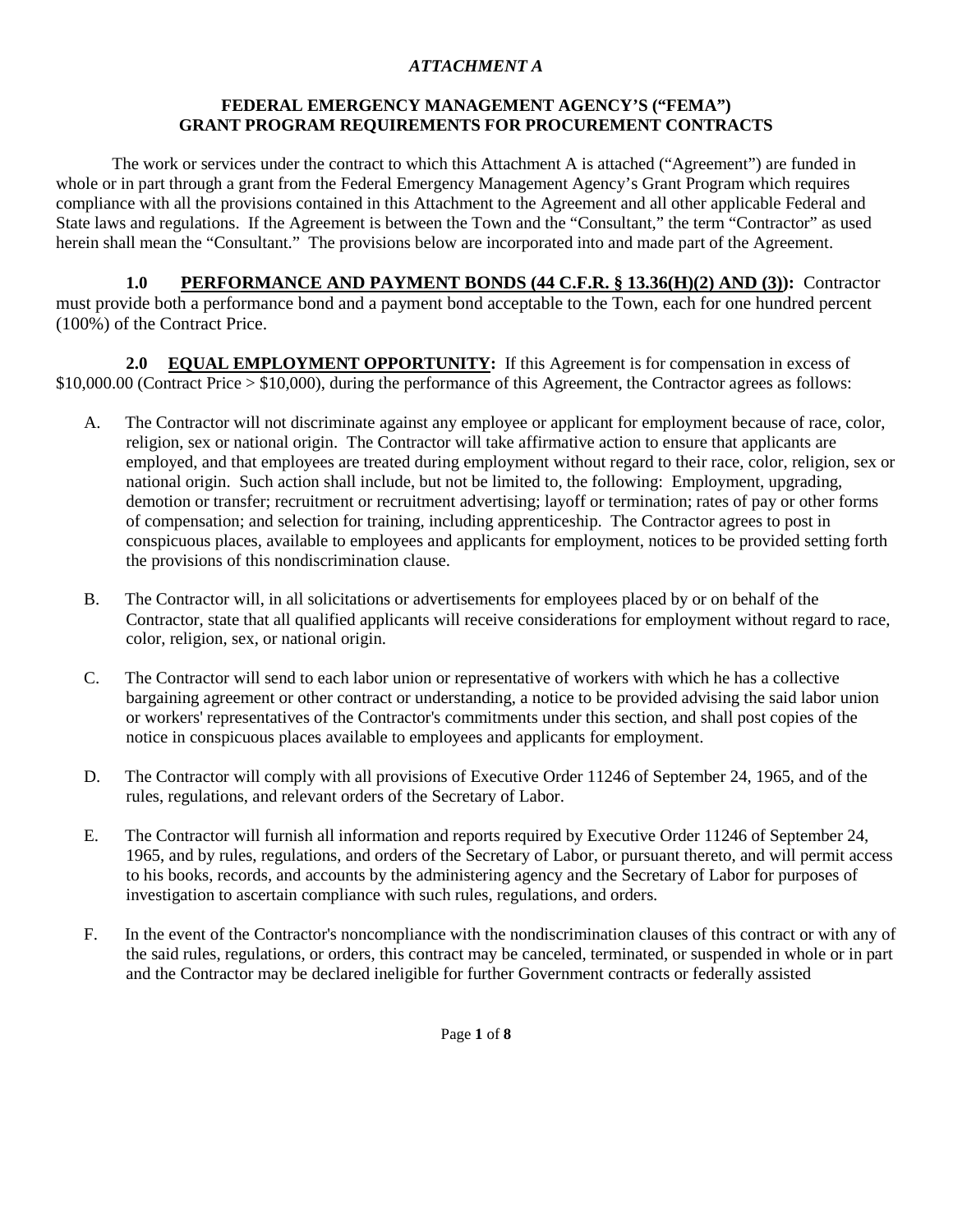construction contracts in accordance with procedures authorized in Executive Order 11246 of September 24, 1965, and such other sanctions may be imposed and remedies invoked as provided in Executive Order 11246 of September 24, 1965, or by rule, regulation, or order of the Secretary of Labor, or as otherwise provided by law.

G. The Contractor will include the portion of the sentence immediately preceding subparagraph (1) and the provisions of subparagraphs (1) through (7) in every subcontract or purchase order unless exempted by rules, regulations, or orders of the Secretary of Labor issued pursuant to section 204 of Executive Order 11246 of September 24, 1965, so that such provisions will be binding upon each subcontractor or vendor. The Contractor will take such action with respect to any subcontract or purchase order as the administering agency may direct as a means of enforcing such provisions, including sanctions for noncompliance: Provided, however, That in the event a Contractor becomes involved in, or is threatened with, litigation with a subcontractor or vendor as a result of such direction by the administering agency the Contractor may request the United States to enter into such litigation to protect the interests of the United States."

# **3.0 COPELAND ANTI-KICKBACK ACT (44 C.F.R. SECTION 13.36(i)(4)):**

- A. Contractor. The Contractor shall comply with 18 U.S.C. § 874, 40 U.S.C. § 3145, and the requirements of 29 C.F.R. pt. 3 as may be applicable, which are incorporated by reference into this contract.
- B. Subcontracts. The Contractor or subcontractor shall insert in any subcontracts the clause in subparagraph (1) above and such other clauses as the FEMA may by appropriate instructions require, and also a clause requiring the subcontractors to include these clauses in any lower tier subcontracts. The prime Contractor shall be responsible for the compliance by any subcontractor or lower tier subcontractor with all of these Contract clauses.
- C. Breach. A breach of the subparagraph contract clauses (1) or (2) above may be grounds for termination of the Contract, and for debarment as a contractor and subcontractor as provided in 29 C.F.R. § 5.12.

**4.0 COMPLIANCE WITH CONTRACT WORK HOURS AND SAFETY STANDARDS ACT**: If this Agreement is for compensation in an amount greater than \$100,000.00 (Contract Price > \$100,000), the following shall apply:

- A. Overtime requirements. No contractor or subcontractor contracting for any part of the contract work which may require or involve the employment of laborers or mechanics shall require or permit any such laborer or mechanic in any workweek in which he or she is employed on such work to work in excess of forty hours in such workweek unless such laborer or mechanic receives compensation at a rate not less than one and one-half times the basic rate of pay for all hours worked in excess of forty hours in such workweek.
- B. Violation; liability for unpaid wages; liquidated damages. In the event of any violation of the clause set forth in paragraph (1) of this section the Contractor and any subcontractor responsible therefor shall be liable for the unpaid wages. In addition, such Contractor and subcontractor shall be liable to the United States (in the case of work done under contract for the District of Columbia or a territory, to such District or to such territory), for liquidated damages. Such liquidated damages shall be computed with respect to each individual laborer or mechanic, including watchmen and guards, employed in violation of the clause set forth in paragraph (1) of this section, in the sum of \$10 for each calendar day on which such individual was required or permitted to work in excess of the standard workweek of forty hours without payment of the overtime wages required by the clause set forth in paragraph (1) of this section.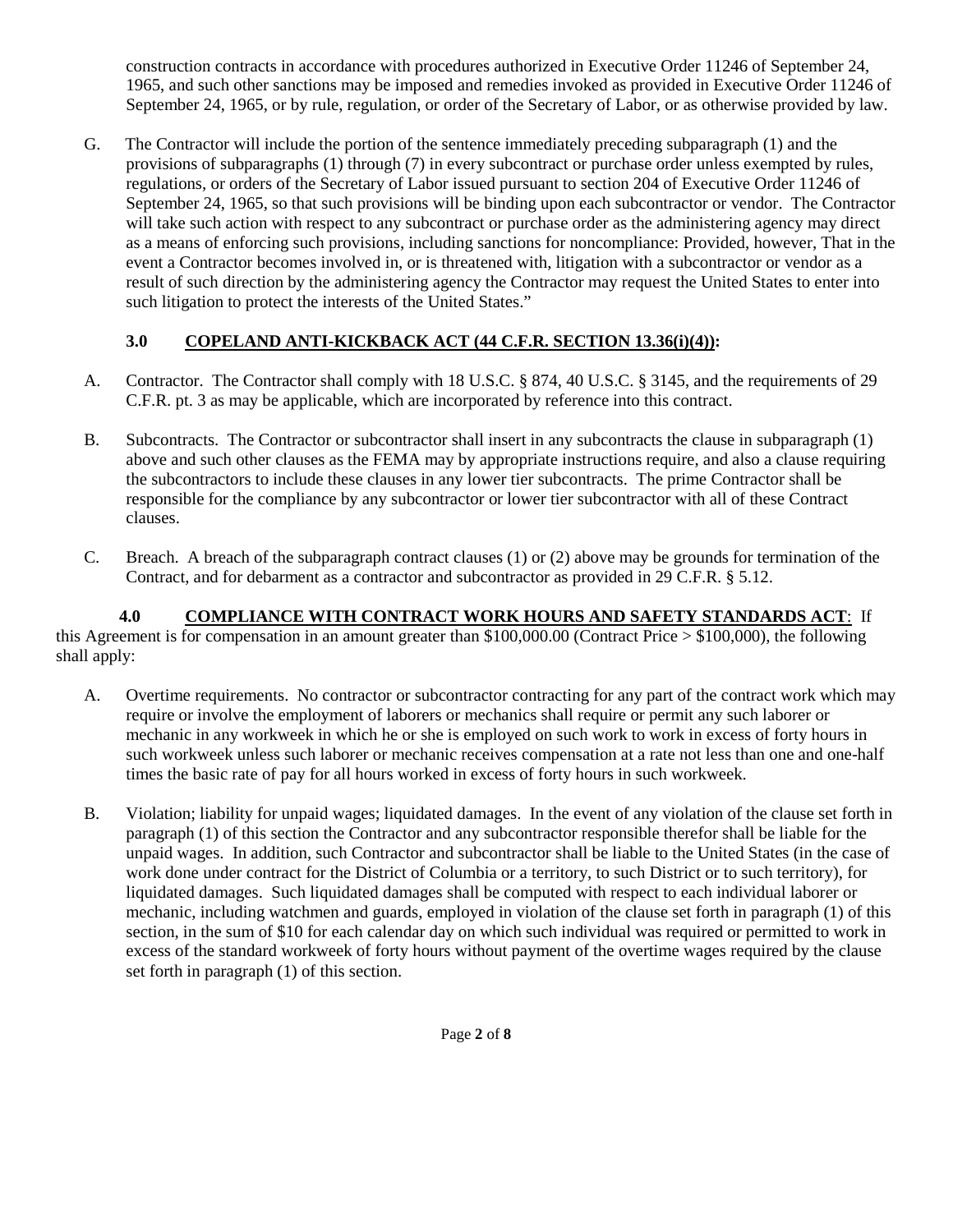- C. Withholding for unpaid wages and liquidated damages. The Town shall upon its own action or upon written request of an authorized representative of the Department of Labor withhold or cause to be withheld, from any moneys payable on account of work performed by the Contractor or subcontractor under any such contract or any other Federal contract with the same prime contractor, or any other federally-assisted contract subject to the Contract Work Hours and Safety Standards Act, which is held by the same prime contractor, such sums as may be determined to be necessary to satisfy any liabilities of such Contractor or subcontractor for unpaid wages and liquidated damages as provided in the clause set forth in paragraph (2) of this section.
- D. Subcontracts. The Contractor or subcontractor shall insert in any subcontracts the clauses set forth in subparagraph (1) through (4) of this section and also a clause requiring the subcontractors to include these clauses in any lower tier subcontracts. The prime Contractor shall be responsible for compliance by any subcontractor or lower tier subcontractor with the clauses set forth in subparagraphs (1) through (4) of this section.

#### **5.0 NOTICE OF STATE AND FEDERAL EMERGENCY MANAGEMENT AGENCY (FEMA) REPORTING REQUIREMENTS AND REGULATIONS:**

- A. General. The Town is using Public Assistance grant funding awarded by FEMA to the State of Colorado and/or the Town to pay, in whole or in part, for the costs incurred under this Agreement. As a condition of Public Assistance funding under major disaster declaration FEMA-DR-4145, FEMA requires the State and thus the Town to provide various financial and performance reporting.
	- (1) It is important that the Contractor is aware of these reporting requirements, as the Town may require and the Contractor agrees to provide certain information, documentation, and other reporting in order to satisfy reporting requirements to the State of Colorado which, in turn, will enable the State of Colorado to satisfy reporting requirements to FEMA.
	- (2) Failure of the State of Colorado to satisfy reporting requirements to FEMA is a material breach of the FEMA-State Agreement, and could result in loss of federal financial assistance awarded to fund this Contract.
- B. Applicable Regulations and Policy. The applicable regulations, FEMA policy, and other sources setting forth these reporting requirements are as follows:
	- (1) 44 C.F.R. § 13.40 (Monitoring and Reporting Program Performance)
	- (2) 44 C.F.R. § 13.41 (Financial Reporting)
	- (3) 44 C.F.R. § 13.50(b) (Reports)
	- (4) 44 C.F.R. § 206.204(f) (Progress Reports)
	- (5) FEMA Standard Operating Procedure No. 9570.14, Public Assistance Program Management and Grant Closeout Standard Operating Procedure (Dec. 2013)
	- (6) FEMA-State (or Tribal) Agreement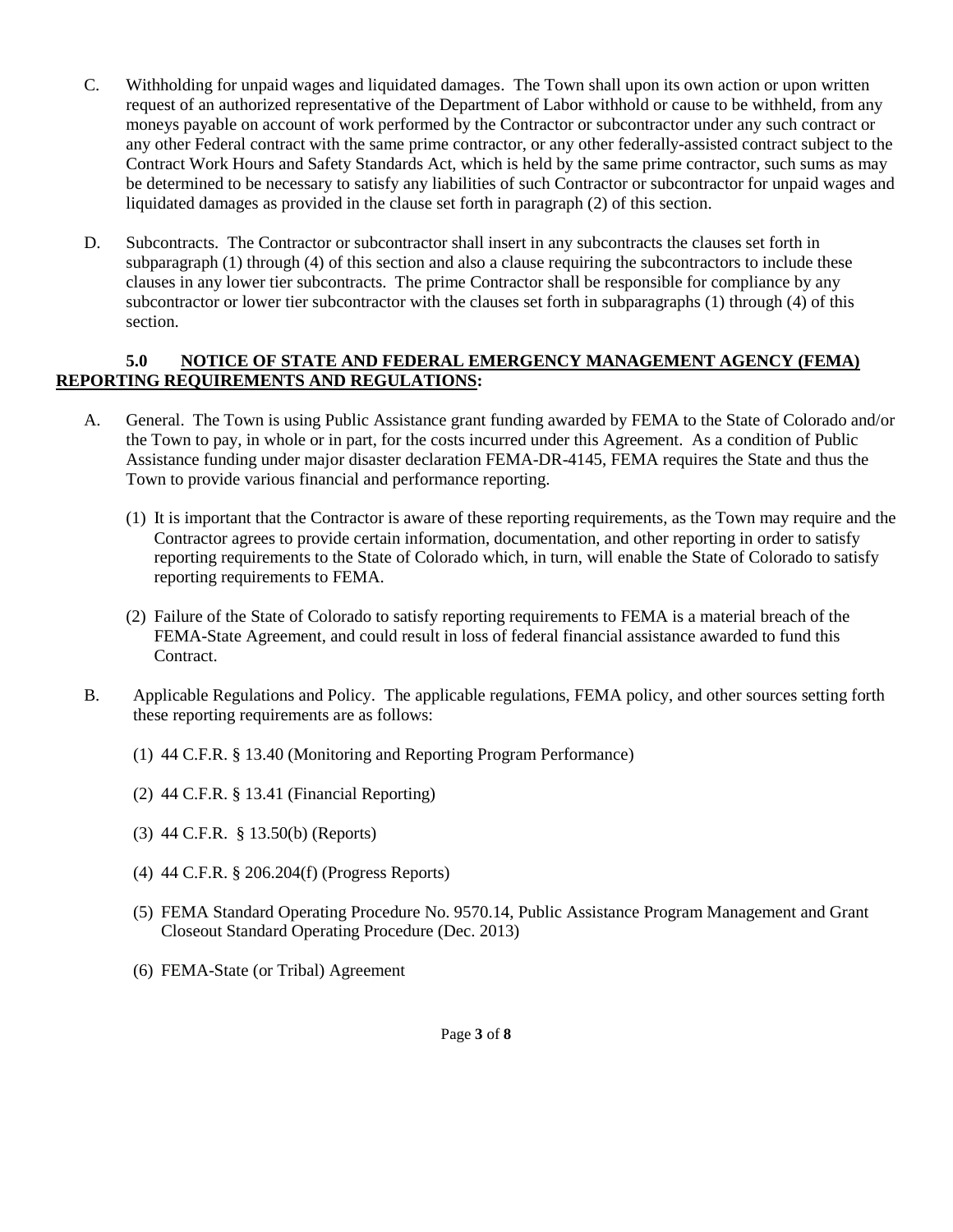- C. Financial Reporting. The State of Colorado is required to submit to the following financial reports to FEMA:
	- (1) Initial Report. An initial Federal Financial Report (SF 425) no later than 30 days after FEMA has approved the first Public Assistance project under FEMA-DR-4145.
	- (2) Quarterly Reports. Following submission of the initial report, quarterly Federal Financial Reports until submission of the final report described in the following subparagraph. Reports are due on January 30, April 30, July 30, and October 30.
	- (3) Final Report. A final Federal Financial Report within 90 days of the end of the period of performance for the Public Assistance grant.
- D. Performance Reporting. The State of Colorado is required to submit to the following financial reports to FEMA:
	- (1) Initial Report. An initial performance report no later than 30 days after FEMA has approved the first Public Assistance project under FEMA-DR-4145.
	- (2) Quarterly Reports. Following submission of the initial report, quarterly performance reports until submission of the final report described in the following subparagraph. Reports are due on January 30, April 30, July 30, and October 30.
	- (3) Final Report. A final performance report within 90 days of the end of the period of performance for the Public Assistance grant.
	- **6.0 ACCESS TO RECORDS**: The following access to records requirements apply to this Agreement:
- A. The Contractor agrees to provide the Town, the State of Colorado, the FEMA Administrator, the Comptroller General of the United States, or any of their authorized representatives access to any books, documents, papers, and records of the Contractor which are directly pertinent to this Contract for the purposes of making audits, examinations, excerpts, and transcriptions.
- B. The Contractor agrees to permit any of the foregoing parties to reproduce by any means whatsoever or to copy excerpts and transcriptions as reasonably needed.
- C. The Contractor agrees to provide the Town, the State, the FEMA Administrator or their authorized representatives access to construction or other work sites pertaining to the work being completed under this Agreement.

**7.0 RETENTION OF RECORDS**: The Contractor agrees to maintain all books, records, accounts and reports required under this Contract for a period of not less than three years after the date of termination or expiration of this Contract, except in the event of litigation or settlement of claims arising from the performance of this Contract, in which case Contractor agrees to maintain same until the Town, the State of Colorado, the FEMA Administrator, the Comptroller General of the United States, or any of their duly authorized representatives, have disposed of all such litigation, appeals, claims or exceptions related to the litigation or settlement of claims.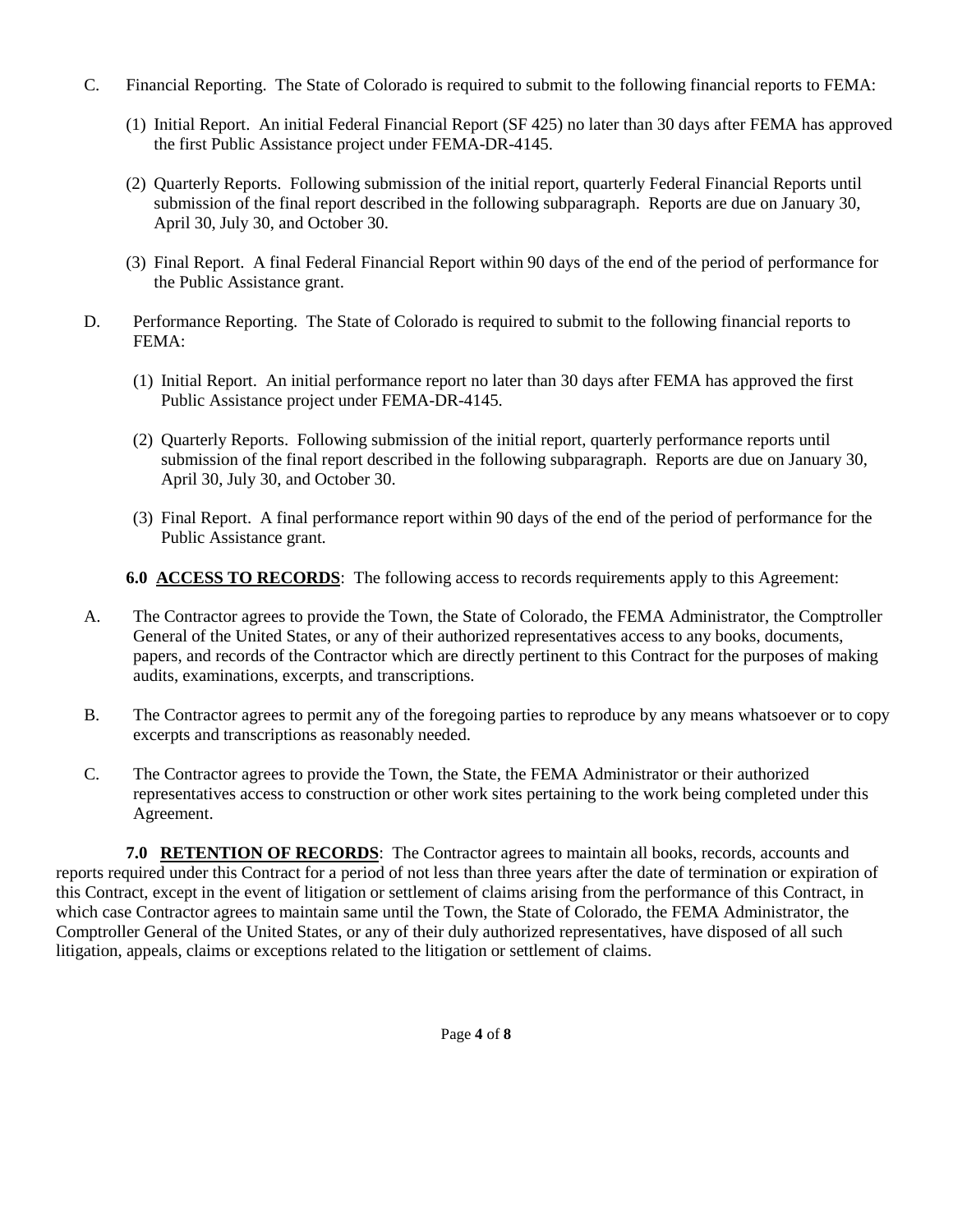### **8.0 CLEAN AIR ACT:** If this Agreement is for compensation in excess of \$150,000.00 (Contract Price > \$150,000):

- A. The Contractor agrees to comply with all applicable standards, orders or regulations issued pursuant to the Clean Air Act, as amended, 42 U.S.C. § 7401 et seq.
- B. The Contractor agrees to report each violation to the Town and understands and agrees that the Town will, in turn, report each violation as required to assure notification to the State of Colorado, Federal Emergency Management Agency, and the appropriate Environmental Protection Agency Regional Office.
- C. The Contractor agrees to include these requirements in each subcontract exceeding \$150,000 financed in whole or in part with federal assistance provided by FEMA.

**9.0 FEDERAL WATER POLLUTION CONTROL ACT**: If this Contract is for compensation in excess of \$150,000.00 (Contract Price > \$150,000):

- A. Contractor agrees to comply with all applicable standards, orders or regulations issued pursuant to the Federal Water Pollution Control Act, as amended, 33 U.S.C. 1251 et seq.
- B. Contractor agrees to report each violation to the Town and understands and agrees that the Town will, in turn, report each violation as required to assure notification to the State of Colorado, Federal Emergency Management Agency, and the appropriate Environmental Protection Agency Regional Office.
- C. Contractor agrees to include these requirements in each subcontract exceeding \$150,000 financed in whole or in part with federal assistance provided by FEMA.

**10.0 ENERGY CONSERVATION:** The Contractor agrees to comply with mandatory standards and policies relating to energy efficiency which are contained in the state energy conservation plan issued in compliance with the Energy Policy and Conservation Act.

**11.0 SUSPENSION AND DEBARMENT:** This Section applies if this Agreement/Contract or any subcontract awarded hereunder is for a "covered transaction" to include:

(a) This Contract or any subcontract awarded hereunder is awarded in the amount of at least \$25,000, or

(b) This Contract or any subcontract awarded hereunder requires the approval of FEMA, regardless of amount.

- A. If this Contract or any subcontract awarded hereunder is a covered transaction for purposes of 2 C.F.R. pt. 180 and 2 C.F.R. pt. 3000, the Contractor is required to verify that none of the Contractor or any subcontractor as the case may be, its principals (defined at 2 C.F.R. § 180.995), or its affiliates (defined at 2 C.F.R. § 180.905) are excluded (defined at 2 C.F.R. § 180.940) or disqualified (defined at 2 C.F.R. § 180.935). By signing this Agreement, the Contractor certifies, to the best of its knowledge and belief, that it and its principals:
	- (1) are not presently debarred, suspended, proposed for debarment, declared ineligible, or voluntarily excluded from covered transactions by a federal department or agency;
	- (2) have not within a five-year period preceding this Agreement had one or more public transactions (federal, State or local) terminated for cause or default; and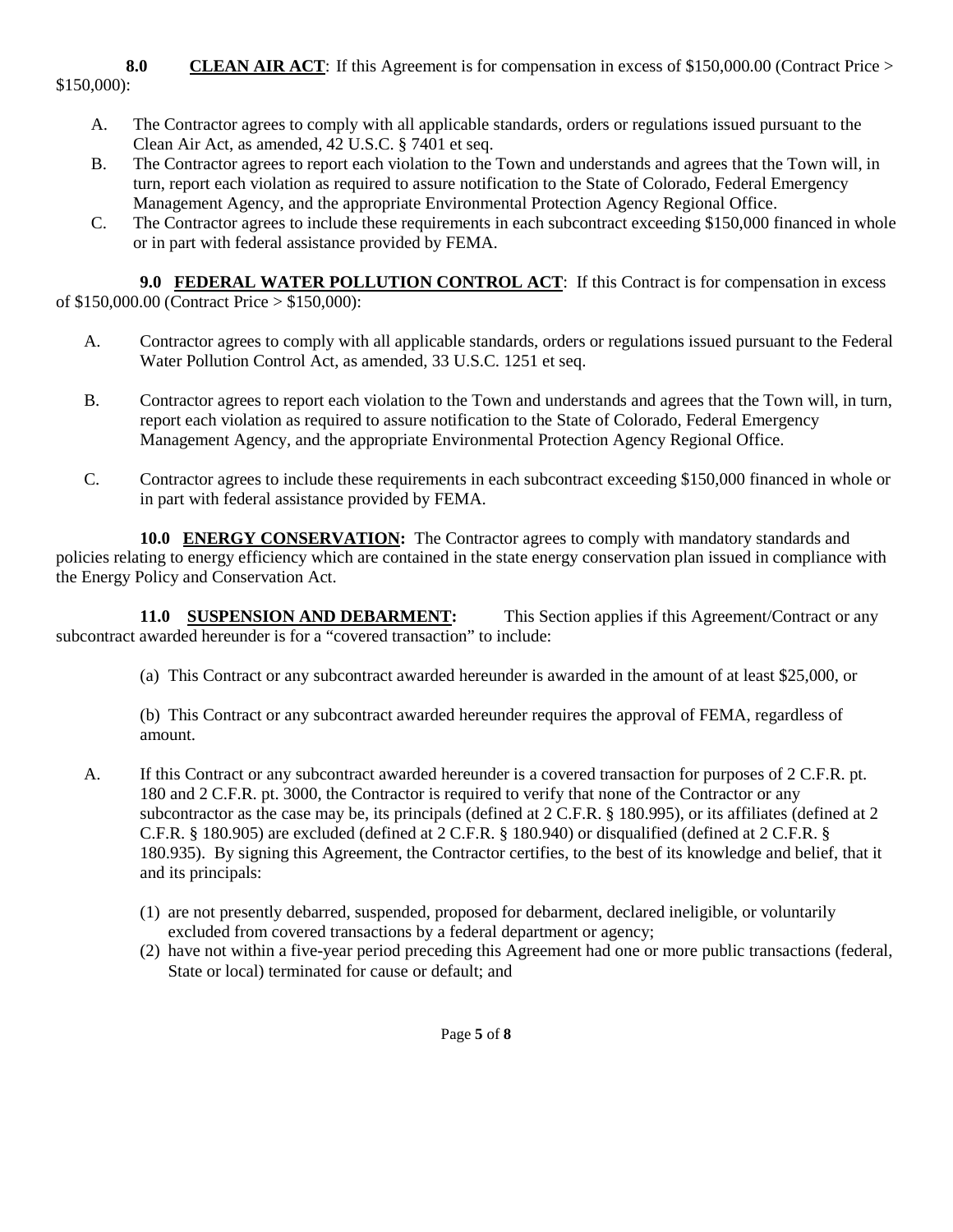- (3) have not within a five-year period preceding this proposal been convicted of or had a civil judgment rendered against them for (a) the commission of fraud or a criminal offense in connection with obtaining, attempting to obtain, or performing a public (federal, State or local) transaction or contract under public transaction, or (b) violation of federal or State antitrust statutes or commission of embezzlement, theft, forgery, bribery, falsification or destruction of records, making false statements, or receiving stolen property
- B. The Contractor must comply with 2 C.F.R. pt. 180, subpart C and 2 C.F.R. pt. 3000, subpart C and must include a requirement to comply with these regulations in any lower tier covered transaction it enters into.
- C. This certification is a material representation of fact relied upon by the Town. If it is later determined that the Contractor did not comply with 2 C.F.R. pt. 180, subpart C and 2 C.F.R. pt. 3000, subpart C, in addition to remedies available to the State of Colorado and the Town), the Federal Government may pursue available remedies, including but not limited to suspension and/or debarment.
- D. The Contractor agrees to comply with the requirements of 2 C.F.R. pt. 180, subpart C and 2 C.F.R. pt. 3000, subpart C throughout the period of this Contract. The Contractor further agrees to include a provision requiring such compliance in its lower tier covered transactions."

**12.0 AMERICANS WITH DISABILITIES ACT:** The Contractor shall be in compliance with the appropriate areas of the Americans with Disabilities Act of 1990 as enacted and from time to time amended and any other applicable federal regulation. A signed, written certificate stating compliance with the Americans with Disabilities Act may be requested at any time during the life of any purchase order or contract and with any new purchase order or contract issued by the Town.

## **13.0 DAVIS BACON/PREVAILING WAGES: Check the Applicable Provision Below:**

Contractor/subcontractor is responsible for complying with the Davis Bacon Act (40 U.S.C. §§276a to 276a-7) as supplemented by Department of Labor regulations at 29 CFR pt.5, determining the applicable prevailing wage requirements pertaining to Contractor/Subcontractor's Work, and will strictly comply with the requirements. Contractor/Subcontractor will keep complete and accurate records containing the name, address, the occupational title or titles for the work performed, the rate of pay, daily and weekly hours worked for each occupational title, deductions made, and actual wages paid for work performed by each worker. Subcontractor will submit the required compliance form and a reasonable number of certified copies of current payroll records on the proper form. Receipt of the information will be a condition precedent to making any payments to the Contractor/Subcontractor.

### **OR**

Davis‐Bacon Act wage rates as determined by the U.S. Department of Labor shall not apply for the construction of this project. (Stafford Act does not require Davis-Bacon Wage Act compliance if the Work is funded only with FEMA emergency funding.)

**14.0 PROVISIONS REQUIRED BY LAW DEEMED INSERTED:** Each and every provision of law and clause required by law to be inserted in this Agreement shall be deemed to be inserted herein and the Agreement shall be read and enforced as though it were included herein, and if through mistake or otherwise any provision is not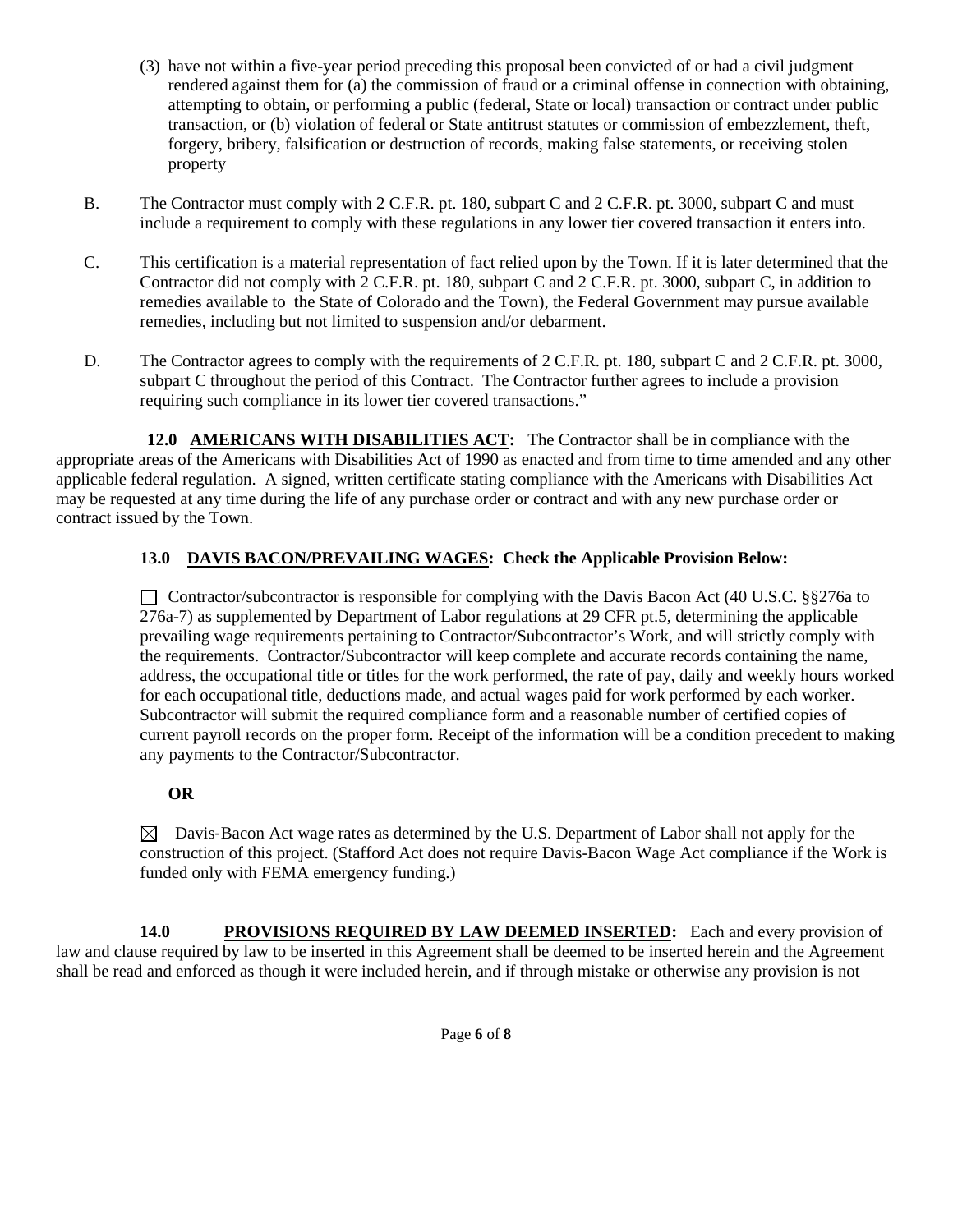inserted, or is not correctly inserted, then upon the application of either party the Agreement shall forthwith be physically amended to make such insertion or correction.

**15.0 AGREEMENT TO EXECUTE OTHER REQUIRED DOCUMENTS:** Contractor and all subcontractors, by entering into the Agreement, understand and agree that funding for the Work is provided under federal and/or state programs with specific contracting requirements. To the extent any such requirement is not otherwise set forth herein, Contractor agrees to execute such amendments or further agreements as may be necessary to ensure that the Town funding for the Work is provided.

#### **16.0 CONTRACTING WITH SMALL AND MINORITY FIRMS, WOMEN'S BUSINESS ENTERPRISE AND LABOR SURPLUS:** The Contractor and subcontractors will take all necessary affirmative steps to assure that minority firms, women's business enterprises, and labor surplus area firms are used when possible including, but not limited to, the following:

(a) Placing qualified small and minority businesses and women's business enterprises on solicitation lists;

(b) Ensuring that small and minority businesses and women's business enterprises are solicited whenever they are potential sources;

(c) Dividing total requirements, when economically feasible, into smaller tasks or quantities to permit maximum participation by small and minority businesses and women's business enterprises;

(d) Establishing delivery schedules, where the requirements of the contract permit, which encourage participation by small and minority businesses and women's business enterprises; and

(e) Using the services and assistance of the U.S. Small Business Administration, the Minority Business Development Agency of the U.S. Department of Commerce, and State and local governmental small business agencies.

**17.0 COPYRIGHTS:** The Contractor acknowledges and agrees that the federal awarding agency reserves a royalty-free, nonexclusive, and irrevocable license to reproduce, publish or otherwise use, and to authorize others to use, for federal government purposes: (a) The copyright in any work developed under a grant, subgrant, or contract under a grant or subgrant; and (b) Any rights of copyright to which a grantee, subgrantee or a contractor purchases ownership with grant support.

18.0 **BYRD ANTI-LOBBYING AMENDMENT:** If this Contract is for compensation in excess of  $$100,000.00$  (Contract Price  $> $100,000$ ), the following shall apply:

- A. Contractor represents and acknowledges that it has filed the required certification that it has not used federal appropriated funds to pay any person or organization for influencing or attempting to influence an officer or employee of any agency, a member of Congress, officer or employee of Congress, or an employee of a member of Congress in connection with obtaining any federal contract, grant, or any other award covered by 31 U.S.C. 1352.
- B. The Contractor or subcontractor shall obtain the certification set forth in subparagraph (A) of this section from any subcontractors and will insert in any subcontracts a clause requiring the subcontractors to obtain this certification from any lower tier subcontractors.